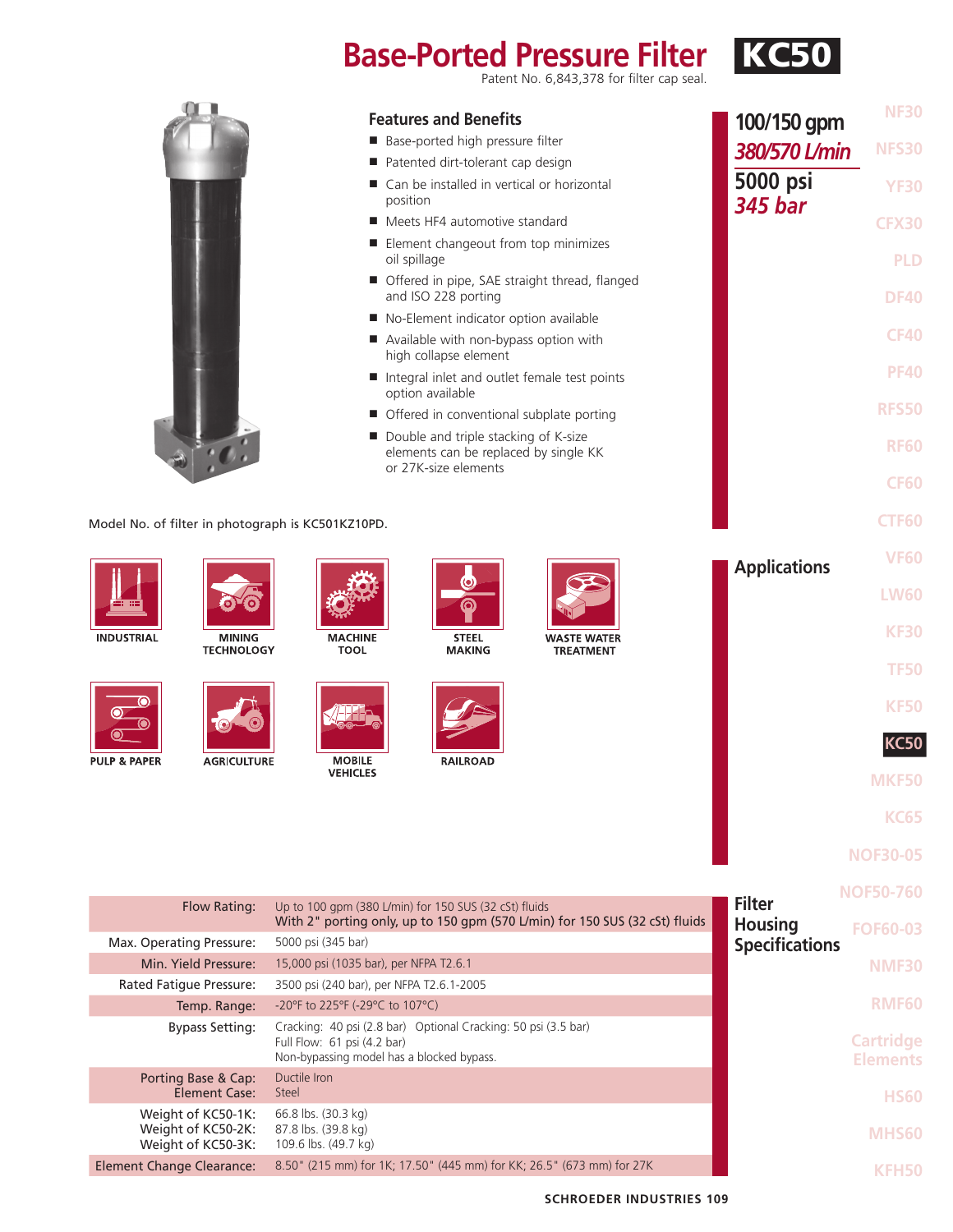



KZ3/KKZ3/27KZ3/KAS3/KKAS3/27KAS3 <1.0 <1.0 <2.0 <4.0 4.8 KZ5/KKZ5/27KZ5/KAS5/KKAS5/27KAS5 2.5 3.0 4.0 4.8 6.3 KZ10/KKZ10/27KZ10/KAS10/KKAS10/27KAS10 7.4 8.2 10.0 8.0 10.0 KZ25/KKZ25/27KZ25 19.0 18.0 20.0 22.5 19.0 24.0 KZW1 N/A N/A N/A <4.0 <4.0 KZW3/KKZW3 N/A N/A N/A 4.0 4.8 KZW5/KKZW5 N/A N/A N/A 5.1 6.4 KZW10/KKZW10 N/A N/A N/A 6.9 8.6 KZW25/KKZW25 N/A N/A N/A N/A 15.4 18.5 KZX3/KKZX3/27KZX3 <1.0 <1.0 <2.0 +4.7 5.8 KZX10/KKZX10/27KZX10 7.4 8.2 10.0 8.0 9.8

**Performance Information**

|  | <b>Dirt Holding</b> |
|--|---------------------|
|  | Capacity            |

| ling<br>city | <b>Element</b>    | <b>DHC</b><br>(qm) | <b>Element</b> | <b>DHC</b><br>(qm)                                                | <b>Element</b> | <b>DHC</b><br>(g <sub>m</sub> ) | Element          | <b>DHC</b><br>(g <sub>m</sub> )     | <b>Element</b>    | <b>DHC</b><br>(g <sub>m</sub> ) |
|--------------|-------------------|--------------------|----------------|-------------------------------------------------------------------|----------------|---------------------------------|------------------|-------------------------------------|-------------------|---------------------------------|
|              | K <sub>3</sub>    | 54                 | KK3            | 108                                                               | 27K3           | 162                             |                  |                                     |                   |                                 |
|              | K <sub>10</sub>   | 44                 | <b>KK10</b>    | 88                                                                | 27K10          | 132                             |                  |                                     |                   |                                 |
|              | KZ1               | 112                | KKZ1           | 224                                                               | 27KZ1          | 336                             | KZW1             | 61                                  |                   |                                 |
|              | KZ3/KAS3          | 115                | KKZ3/KKAS3     | 230                                                               | 27KZ3/27KAS3   | 345                             | KZW3             | 64                                  | KKZW3             | 128                             |
|              | KZ5/KAS5          | 119                | KKZ5/KKAS5     | 238                                                               | 27KZ5/27KAS5   | 357                             | KZW <sub>5</sub> | 63                                  | KKZW5             | 126                             |
|              | <b>KZ10/KAS10</b> | 108                | KKZ10/KKAS10   | 216                                                               | 27KZ10/27KAS10 | 324                             | KZW10            | 57                                  | KKZW10            | 114                             |
|              | <b>KZ25</b>       | 93                 | <b>KKZ25</b>   | 186                                                               | 27KZ25         | 279                             | KZW25            | 79                                  | KKZW25            | 158                             |
|              | KZX3              | $40*$              | KKZX3          | 80                                                                | 27KZX3         | 120                             |                  |                                     |                   |                                 |
|              | <b>KZX10</b>      | $49*$              | KKZX10         | 98                                                                | 27KZX10        | 147                             |                  |                                     | *Based on 100 psi |                                 |
|              |                   |                    |                | Flament Callange Batiner. 150 poid (10 has) for standard alamants |                |                                 |                  | المعادية والمتحال والمتحدث والمحافر |                   |                                 |

Flow Direction: Outside In

Element Collapse Rating: 150 psid (10 bar) for standard elements 3000 psid (210 bar) for high collapse (ZX) versions

**Element Nominal Dimensions:** K: 3.9" (99 mm) O.D. x 9.0" (230 mm) long<br>KK: 3.9" (99 mm) O.D. x 18.0" (460 mm) long 3.9" (99 mm) O.D. x 18.0" (460 mm) long

27K: 3.9" (99 mm) O.D. x 27.0" (690 mm) long

terminal pressure

**110 SCHROEDER INDUSTRIES**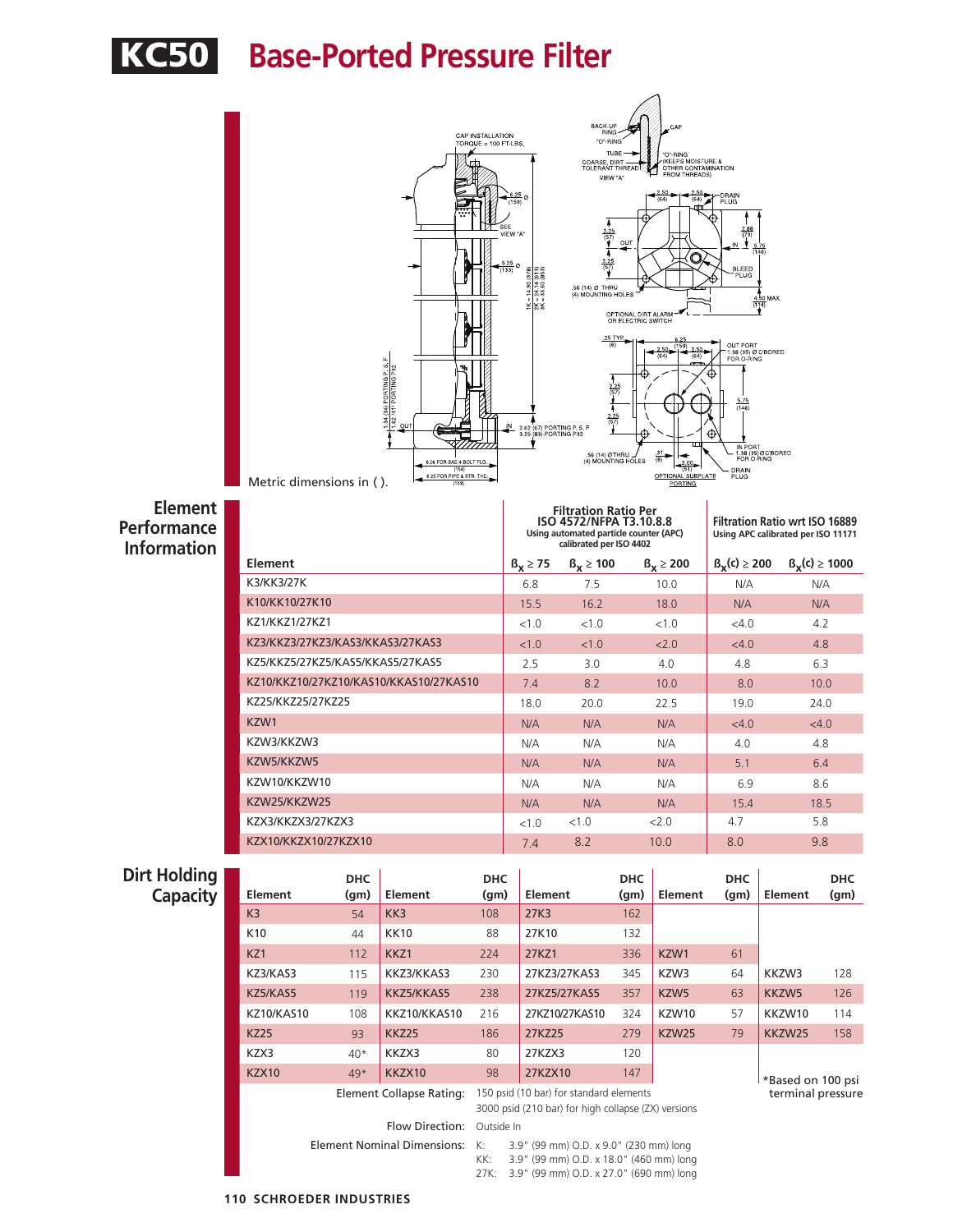## **Base-Ported Pressure Filter KC50**

|                                                                                              |                                                                                                                                                                                                                     | <b>Type Fluid</b>       | <b>Appropriate Schroeder Media</b>                                                                                                                                   |                                                            |                            |                     |                   |                                |                                     | <b>Fluid</b>                                                      | <b>NF30</b>      |                |             |
|----------------------------------------------------------------------------------------------|---------------------------------------------------------------------------------------------------------------------------------------------------------------------------------------------------------------------|-------------------------|----------------------------------------------------------------------------------------------------------------------------------------------------------------------|------------------------------------------------------------|----------------------------|---------------------|-------------------|--------------------------------|-------------------------------------|-------------------------------------------------------------------|------------------|----------------|-------------|
| All E Media (cellulose), Z-Media® and ASP Media (synthetic)<br><b>Petroleum Based Fluids</b> |                                                                                                                                                                                                                     |                         |                                                                                                                                                                      |                                                            |                            |                     |                   |                                | Compatibility                       | <b>NFS30</b>                                                      |                  |                |             |
|                                                                                              | <b>High Water Content</b>                                                                                                                                                                                           |                         | All Z-Media <sup>®</sup> and ASP Media (synthetic)                                                                                                                   |                                                            |                            |                     |                   |                                |                                     |                                                                   |                  |                |             |
|                                                                                              |                                                                                                                                                                                                                     | <b>Invert Emulsions</b> | 10 and 25 µ Z-Media® (synthetic), 10 µ ASP Media (synthetic)                                                                                                         |                                                            |                            |                     |                   |                                |                                     |                                                                   |                  | <b>YF30</b>    |             |
|                                                                                              |                                                                                                                                                                                                                     | <b>Water Glycols</b>    | 3, 5, 10 and 25 µ Z-Media <sup>®</sup> (synthetic) and all ASP Media (synthetic)                                                                                     |                                                            |                            |                     |                   |                                |                                     |                                                                   |                  |                |             |
| <b>Phosphate Esters</b>                                                                      |                                                                                                                                                                                                                     |                         | All Z-Media® and ASP Media (synthetic) with H (EPR) seal designation and 3<br>and 10 µ E media (cellulose) with H (EPR) seal designation                             |                                                            |                            |                     |                   |                                |                                     |                                                                   |                  | <b>CFX30</b>   |             |
|                                                                                              |                                                                                                                                                                                                                     | Skydrol <sup>®</sup>    | 3, 5, 10 and 25 µ Z-Media <sup>®</sup> (synthetic) and all ASP Media (synthetic) with H.5 seal                                                                       |                                                            |                            |                     |                   |                                |                                     |                                                                   |                  |                | <b>PLD</b>  |
|                                                                                              |                                                                                                                                                                                                                     |                         | designation and W media (water removal) with H.5 seal designation (EPR seals and<br>stainless steel wire mesh in element, and light oil coating on housing exterior) |                                                            |                            |                     |                   |                                |                                     | Skydrol <sup>®</sup> is a registered<br>trademark of Solutia Inc. | <b>DF40</b>      |                |             |
|                                                                                              |                                                                                                                                                                                                                     | Element                 | Element selections are predicated on the use of 150 SUS (32 cSt)                                                                                                     |                                                            |                            |                     |                   |                                |                                     |                                                                   |                  | <b>Element</b> | <b>CF40</b> |
| <b>Pressure</b>                                                                              | <b>Series</b>                                                                                                                                                                                                       | Part No.                |                                                                                                                                                                      | petroleum based fluid and a 40 psi (2.8 bar) bypass valve. |                            |                     |                   |                                | <b>Selection</b><br><b>Based on</b> |                                                                   |                  |                |             |
|                                                                                              | F<br>Media                                                                                                                                                                                                          | K <sub>3</sub>          | 1K <sub>3</sub>                                                                                                                                                      | $2K3+$                                                     |                            | 3K3                 |                   |                                | See MKF50                           |                                                                   | <b>Flow Rate</b> | <b>PF40</b>    |             |
|                                                                                              |                                                                                                                                                                                                                     | K <sub>10</sub>         | 1K10                                                                                                                                                                 | 2K10 <sup>+</sup>                                          |                            | 3K10 <sup>+</sup>   |                   | 3K10 <sup>+</sup><br>See MKF50 |                                     |                                                                   |                  |                |             |
|                                                                                              |                                                                                                                                                                                                                     | K25                     |                                                                                                                                                                      | 1K25                                                       |                            |                     | 2K25 <sup>+</sup> |                                |                                     |                                                                   |                  | <b>RFS50</b>   |             |
| To<br>5000 psi                                                                               |                                                                                                                                                                                                                     | KZ1                     | 1KZ1                                                                                                                                                                 |                                                            |                            | $2KZ1$ <sup>+</sup> |                   | 3KZ1+                          |                                     |                                                                   |                  |                |             |
| $(345 \text{ bar})$                                                                          |                                                                                                                                                                                                                     | KZ3                     | 1KZ3/KAS3/KKAS3/27KAS3                                                                                                                                               |                                                            |                            | 2KZ3                |                   |                                |                                     | 3KZ3+                                                             |                  |                | <b>RF60</b> |
|                                                                                              | $Z-$<br>Media <sup>®</sup>                                                                                                                                                                                          | KZ5                     | 1KZ5/KAS5/KKAS5/27KAS5                                                                                                                                               |                                                            | 1KZ10/KAS10/KKAS10/27KAS10 |                     | 2KZ5 <sup>+</sup> |                                |                                     | 3KZ5+                                                             |                  |                |             |
|                                                                                              |                                                                                                                                                                                                                     | <b>KZ10</b>             |                                                                                                                                                                      |                                                            |                            |                     |                   | 2KZ10 <sup>+</sup>             |                                     | 3KZ10 <sup>+</sup>                                                |                  |                | <b>CF60</b> |
|                                                                                              |                                                                                                                                                                                                                     | <b>KZ25</b>             |                                                                                                                                                                      | 1KZ25                                                      |                            |                     |                   |                                | 2KZ25+                              |                                                                   |                  | <b>CTF60</b>   |             |
|                                                                                              | qpm<br>Flow                                                                                                                                                                                                         |                         | Ó<br>25                                                                                                                                                              | $50^{\circ}$                                               | 75                         |                     | 100               |                                | 125<br>150                          |                                                                   |                  |                |             |
|                                                                                              |                                                                                                                                                                                                                     | (L/min)                 | $100 -$<br>$\Omega$                                                                                                                                                  | 200                                                        | 300                        |                     | 400               |                                |                                     | 500<br>570                                                        |                  |                | <b>VF60</b> |
| tDouble and triple stacking of K-size elements can<br>requires 2" porting (P32)              |                                                                                                                                                                                                                     |                         |                                                                                                                                                                      |                                                            |                            |                     |                   |                                |                                     |                                                                   |                  |                |             |
| be replaced by single KK & 27K elements, respectively.                                       |                                                                                                                                                                                                                     |                         |                                                                                                                                                                      |                                                            |                            |                     |                   |                                |                                     | <b>LW60</b>                                                       |                  |                |             |
| Shown above are the elements most commonly used in this housing.                             |                                                                                                                                                                                                                     |                         |                                                                                                                                                                      |                                                            |                            |                     |                   |                                |                                     |                                                                   |                  |                |             |
|                                                                                              | Note: Contact factory regarding use of E Media in High Water Content, Invert Emulsion and Water Glycol<br>Applications. For more information, refer to Fluid Compatibility: Fire Resistant Fluids, pages 19 and 20. |                         |                                                                                                                                                                      |                                                            |                            |                     |                   |                                | <b>KF30</b>                         |                                                                   |                  |                |             |

| $\Delta P_{\text{housing}}$                                                        | $\Delta P_{element}$                                                                                                     |     |       |        |  |  |  |
|------------------------------------------------------------------------------------|--------------------------------------------------------------------------------------------------------------------------|-----|-------|--------|--|--|--|
| KC50 $\Delta P_{\text{housing}}$ for fluids with sp gr = 0.86:                     | $\Delta P_{element}$ = flow x element $\Delta P$ factor x viscosity factor<br>El. $\Delta P$ factors @ 150 SUS (32 cSt): |     |       |        |  |  |  |
| Flow (L/min)                                                                       |                                                                                                                          |     |       |        |  |  |  |
| $(100)$ $(200)$ $(300)$ $(400)$ $(500)$<br>14                                      |                                                                                                                          | 1Κ  | 2K/KK | 3K/27K |  |  |  |
| 12<br>(0.75)                                                                       | K3                                                                                                                       | .25 | .12   | .08    |  |  |  |
| 10                                                                                 | K <sub>10</sub>                                                                                                          | .09 | .05   | .03    |  |  |  |
| $(0.50)$ $\frac{6}{9}$<br>AP psi                                                   | K <sub>25</sub>                                                                                                          | .02 | .01   | .01    |  |  |  |
|                                                                                    | KZ1                                                                                                                      | .20 | .10   | .05    |  |  |  |
| <b>++</b><br>(0.25)                                                                | KZ3/KAS3/KKAS3/27KAS3                                                                                                    | .10 | .05   | .03    |  |  |  |
|                                                                                    | KZ5/KAS5/KKAS5/27KAS5                                                                                                    | .08 | .04   | .02    |  |  |  |
| 50<br>100<br>150<br>$\Omega$<br>Flow gpm                                           | KZ10/KAS10/KKAS10/27KAS10                                                                                                | .05 | .03   | .02    |  |  |  |
|                                                                                    | <b>KZ25</b>                                                                                                              | .04 | .02   | .01    |  |  |  |
| sp $qr = specific gravity$                                                         | <b>KZX10</b>                                                                                                             | .08 | .04   | .03    |  |  |  |
| Sizing of elements should be based on element flow                                 |                                                                                                                          |     |       |        |  |  |  |
| information provided in the Element Selection chart above.                         |                                                                                                                          | 1K  | 2K    |        |  |  |  |
|                                                                                    | KZW1                                                                                                                     | .43 |       |        |  |  |  |
| $\Delta P_{\text{filter}} = \Delta P_{\text{housing}} + \Delta P_{\text{element}}$ | KZW3                                                                                                                     | .32 | .16   |        |  |  |  |
| Exercise:                                                                          | KZW5                                                                                                                     | .28 | .14   |        |  |  |  |
| Determine ∆P at 50 gpm (190 L/min) for                                             | KZW10                                                                                                                    | .23 | .12   |        |  |  |  |
| KF501KZ3PD5 using 200 SUS (44 cSt) fluid.                                          | <b>KZW25</b>                                                                                                             | .14 | .07   |        |  |  |  |
| Solution:                                                                          | If working in units of bars & L/min, divide above                                                                        |     |       |        |  |  |  |
| $= 3.0$ psi [.20 bar]<br>$\Delta P_{\text{housing}}$                               | factor by 54.9.                                                                                                          |     |       |        |  |  |  |
| $= 50$ x .10 x (200÷150) = 6.7 psi<br>$\Delta P_{element}$                         | Viscosity factor: Divide viscosity by 150 SUS (32 cSt).                                                                  |     |       |        |  |  |  |
| <b>or</b>                                                                          |                                                                                                                          |     |       |        |  |  |  |
| $=$ [190 x (.10÷54.9) x (44÷32) = .48 bar]                                         |                                                                                                                          |     |       |        |  |  |  |
| $=$ 3.0 + 6.7 = 9.7 psi<br>$\Delta P_{\text{total}}$                               |                                                                                                                          |     |       |        |  |  |  |
| or                                                                                 |                                                                                                                          |     |       |        |  |  |  |
| $=[.20 + .48 = .68$ bar]                                                           |                                                                                                                          |     |       |        |  |  |  |

|  |                                                                                             | <b>RFS50</b>                        |  |  |  |  |  |
|--|---------------------------------------------------------------------------------------------|-------------------------------------|--|--|--|--|--|
|  |                                                                                             | <b>RF60</b>                         |  |  |  |  |  |
|  |                                                                                             | <b>CF60</b>                         |  |  |  |  |  |
|  |                                                                                             | <b>CTF60</b>                        |  |  |  |  |  |
|  |                                                                                             | <b>VF60</b>                         |  |  |  |  |  |
|  |                                                                                             | <b>LW60</b>                         |  |  |  |  |  |
|  |                                                                                             | <b>KF30</b>                         |  |  |  |  |  |
|  | <b>Pressure</b><br><b>Drop</b><br><b>Information</b><br><b>Based on</b><br><b>Flow Rate</b> | <b>TF50</b>                         |  |  |  |  |  |
|  |                                                                                             | <b>KF50</b>                         |  |  |  |  |  |
|  |                                                                                             | <b>KC50</b>                         |  |  |  |  |  |
|  | and Viscosity                                                                               | <b>MKF50</b>                        |  |  |  |  |  |
|  |                                                                                             | <b>KC65</b>                         |  |  |  |  |  |
|  |                                                                                             | <b>NOF30-05</b>                     |  |  |  |  |  |
|  |                                                                                             | <b>NOF50-760</b>                    |  |  |  |  |  |
|  |                                                                                             | <b>FOF60-03</b>                     |  |  |  |  |  |
|  |                                                                                             | <b>NMF30</b>                        |  |  |  |  |  |
|  |                                                                                             | <b>RMF60</b>                        |  |  |  |  |  |
|  |                                                                                             | <b>Cartridge</b><br><b>Elements</b> |  |  |  |  |  |
|  |                                                                                             |                                     |  |  |  |  |  |

**HS60**

**MHS60**

**KFH50**